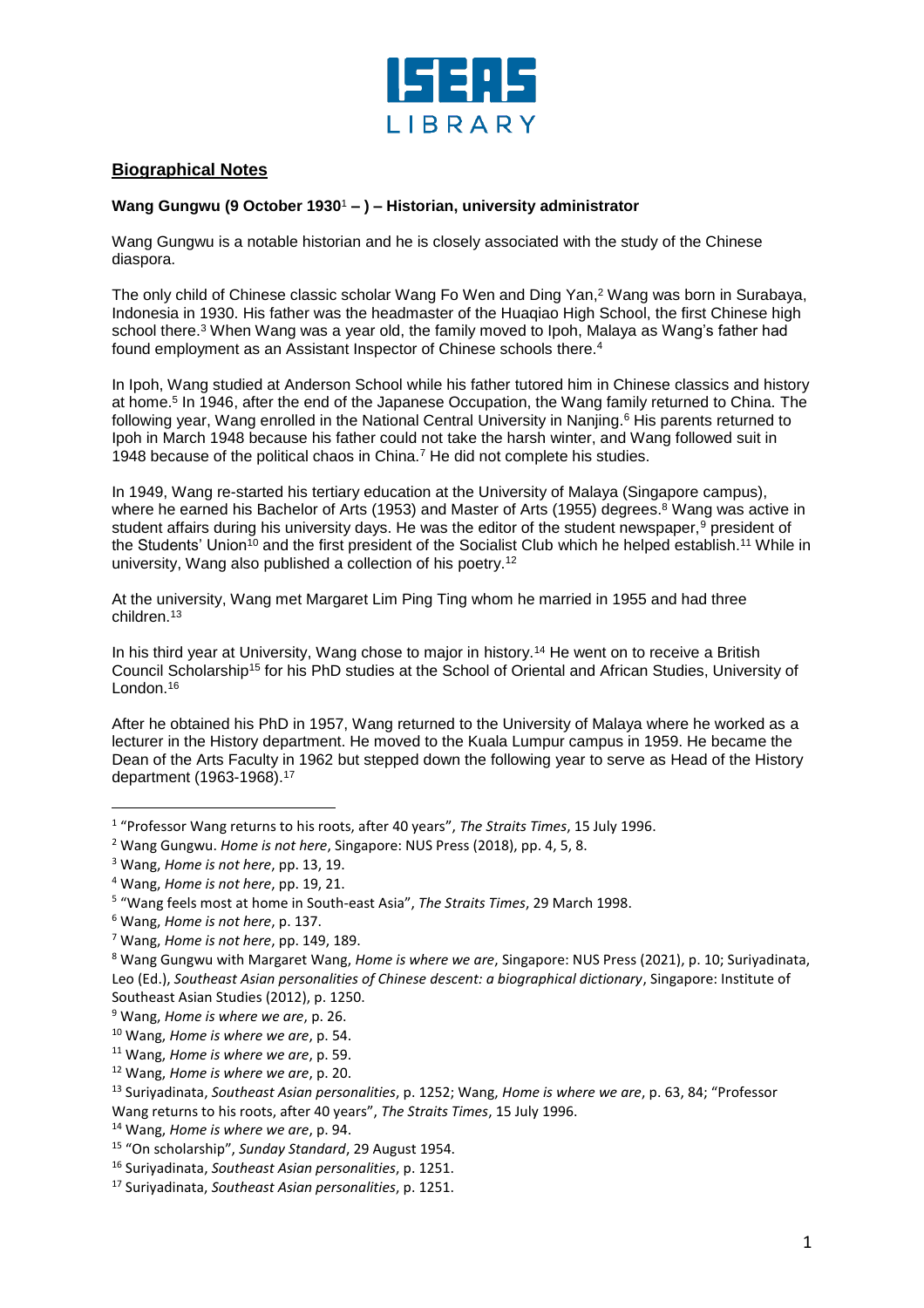

In 1968, Wang left for Australia, where he spent the next 15 years as Head of Department of Far Eastern History at the Research School of Pacific Studies (1968-1975, 1980-1986) and as Director of the Research School (1975-1980).<sup>18</sup> He became an Australian citizen in 1977.<sup>19</sup> In 1986, Wang left Australia to become the Vice Chancellor of the University of Hong Kong. He stayed in Hong Kong till 1995.<sup>20</sup>

In 1996, Wang returned to Singapore to head the East Asia Institute<sup>21</sup> then known as Institute of East Asian Political Economy. <sup>22</sup> He stepped down as director in 2007 but remained Chairman of the Institute<sup>23</sup>

Wang had generally stayed away from politics although he played a role in the founding of Parti Gerakan Rakyat Malaysia (Gerakan) political party in 1968.<sup>24</sup> Wang had said that he was not interested in getting into politics but was helping his friend, Tan Chee Khoon, one of the co-founders of the party, to help draft the party constitution. 25

Wang is considered a pioneer in overseas Chinese studies and a prominent historian of China. He has earned many accolades for his work. He was a recipient of the Fukoka Asian Cultural Prize in 1994 and was awarded the Outstanding Service Award from NUS in 2005.<sup>26</sup> In 2009, Wang was conferred an honorary doctorate by Cambridge University.<sup>27</sup> In 2020, Wang was awarded the biennial Tang Prize for Sinology by the Taiwan-based Tang Prize Foundation for his work.<sup>28</sup>

Two years later, in 2007, he was made University Professor of NUS, an honour bestowed to a small number of NUS tenured faculty for their outstanding leadership to the University and community. 29 Between 2010 and 2013, Wang was rector for a residential college in uTown that catered solely to NUS University Scholars Programme.<sup>30</sup>

In 2010, the Wang Gungwu Library was officially opened at the Chinese Heritage Centre at the Nanyang Technological University. 31 That year, Wang also donated his collection of Southeast Asian Books and private archives to ISEAS.<sup>32</sup> He also gave \$150,000 to NUS to set up an academic award which bears his name.<sup>33</sup>

In 2013, Wang received Singapore's Meritorious Service Medal.<sup>34</sup> He was awarded the Distinguished Service Order in 2020.<sup>35</sup>

l

<sup>18</sup> Suriyadinata, *Southeast Asian personalities*, p. 1251.

<sup>19</sup> "At home with books", *The Straits Times*, 10 June 2000.

<sup>20</sup> Suriyadinata, *Southeast Asian personalities*, p. 1251.

<sup>21</sup> Suriyadinata, *Southeast Asian personalities*, p. 1251.

<sup>22</sup> "Wang Gungwu wins top NUS honour", *The Straits Times*, 9 April 2005.

<sup>23</sup> "The accidental – but masterly – historian", *The Straits Times*, 10 June 2009.

<sup>&</sup>lt;sup>24</sup> Ngui, Clarence Y K, "Withstanding the test of time", *Malaysian Business*. 1 July 2002.

<sup>25</sup> "Professor Wang returns to his roots, after 40 years", *The Straits Times*, 15 July 1996; Ngui, "Withstanding the test of time", p. 55; Wang, *Home is where we are*, p. 265.

<sup>26</sup> "Wang Gungwu wins top NUS honour", *The Straits Times*, 9 April 2005.

<sup>27</sup> "The accidental – but masterly – historian", *The Straits Times*, 10 June 2009.

<sup>28</sup> Wang Gungwu honoured for work on Chinese overseas. *The Straits Times*, 22 June 2020.

<sup>29</sup> "Top NUS academic title for China expert", *The Straits Times*, 20 April 2007.

<sup>30</sup> "Rectors appointed for NUS UTown colleges", *Straits Times*, 10 September 2010.

<sup>&</sup>lt;sup>31</sup> "All about the Chinese diaspora", TODAY (Singapore), 15 September 2010.

<sup>32</sup> "Three honoured with Meritorious Service Medal", *Straits Times*, 9 August 2013.

<sup>33</sup> "Three honoured with Meritorious Service Medal", *Straits Times*, 9 August 2013.

<sup>34</sup> "Three honoured with Meritorious Service Medal", *Straits Times*, 9 August 2013. 6

<sup>35</sup> Nation's top civilian honour for Jayakumar. *The Straits Times*, 9 August 2020.